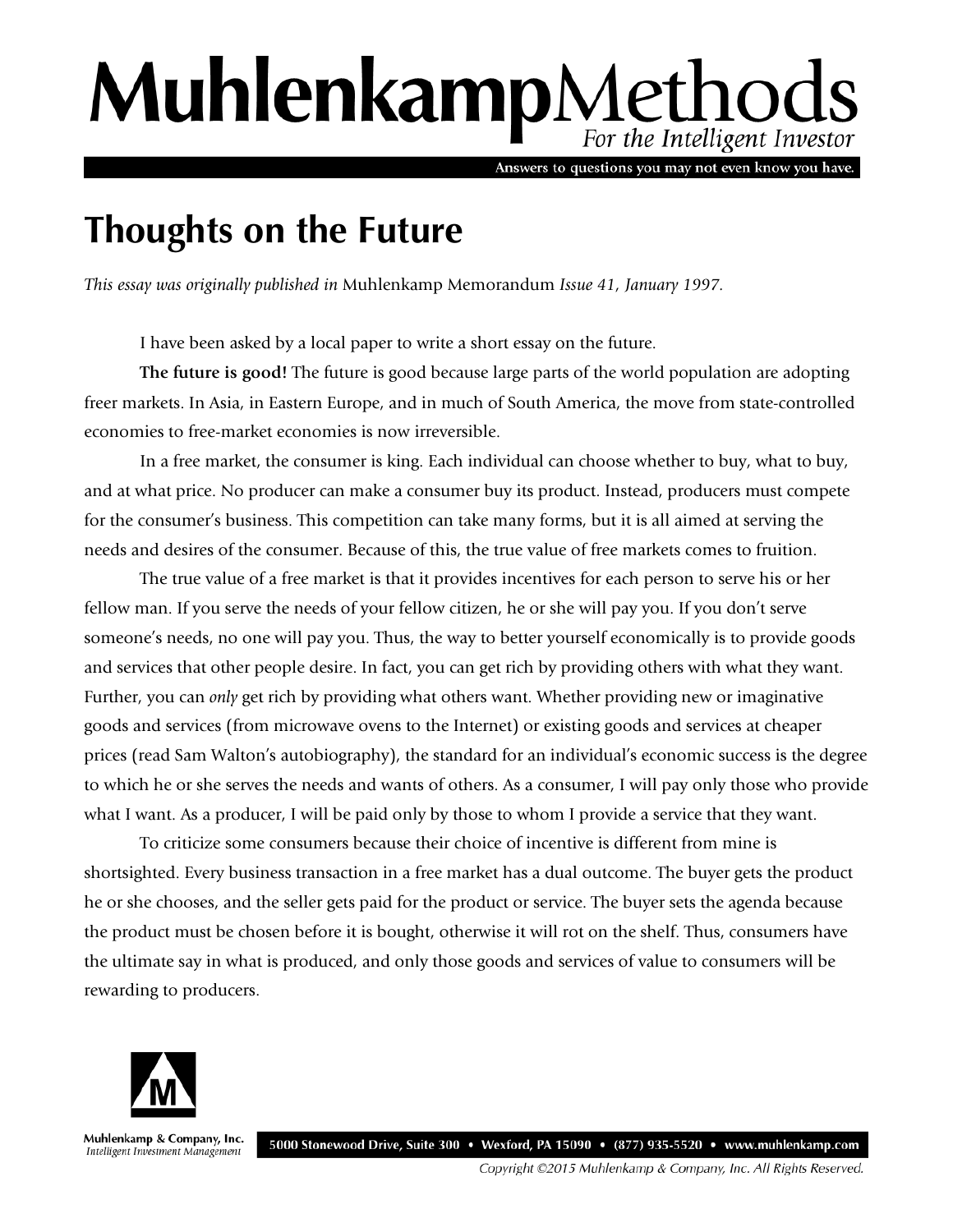These consumer-driven, free-market rules know no boundaries of geography or politics. No American was forced to buy a Sony or a Toyota. We did so willingly, because we perceived a better value for ourselves. In a free market, no one is forced to buy an airplane from Boeing, a soft drink from Coca-Cola, or a computer chip from Intel. They do so willingly because they perceive a better value to themselves. As the number of people participating in free markets expands, we will each have access to the greater values produced by all of us.

Much of the focus on free markets has been on the dislocation to the producer/worker as a result of the constant changes driven by the consumer. This focus has two major faults. It ignores the fact that all workers are consumers, and it focuses on the transition rather than the result. The transition can be traumatic, but it is temporary. In the United States, we have accomplished exemplary results. Each generation's living standard has improved over the prior one; this will continue. What we must improve upon are the methods and the attitudes that we use to help people through the transition.

A second focus has been on the failure to fulfill all our desires at once. But this is simply a matter of priorities. In 1954 Abraham Maslow published a treatise positing a hierarchy of human needs. After the basic needs of food, shelter, and safety, he listed the needs of love, esteem, and self-actualization. He went on to state that, "As each need is satisfied, the next higher level dominates conscious function." In the United States today, it is not difficult for each of us to provide for the basic needs of food, clothing, and shelter. They are available to anyone willing and able to work. And in concert with Maslow's hierarchy, the discourse on human needs for much of the population has shifted to higher-order needs such as love and self-esteem. Human concern for the environment, for example, will always be subordinate to food, clothing, and shelter. Only after these needs are met (and taken for granted) will secondary needs be addressed. That is why the air and water in the United States is cleaner today than in the past and is cleaner than in most developing countries. The very prosperity of the United States has moved clean air and water to a dominant position in the public's consciousness. Economic prosperity doesn't solve all problems, but it does provide the means to solve many of them.

Our remaining problem is that we haven't learned to live with our prosperity. Our economic wellbeing has progressed faster than our social theories on how to deal with discretionary time and money. Our attitudes toward work were appropriate to a time when work was drudgery. In most occupations, we've rid ourselves of the drudgery, but not the attitude. We've lost sight of the fact that useful work is also a way of serving others, and it is also a primary source of self-esteem. All too often, we teach our



Muhlenkamp & Company, Inc. 5000 Stonewood Drive, Suite 300 • Wexford, PA 15090 • (877) 935-5520 • www.muhlenkamp.com Intelligent Investment Management

Copyright ©2015 Muhlenkamp & Company, Inc. All Rights Reserved.